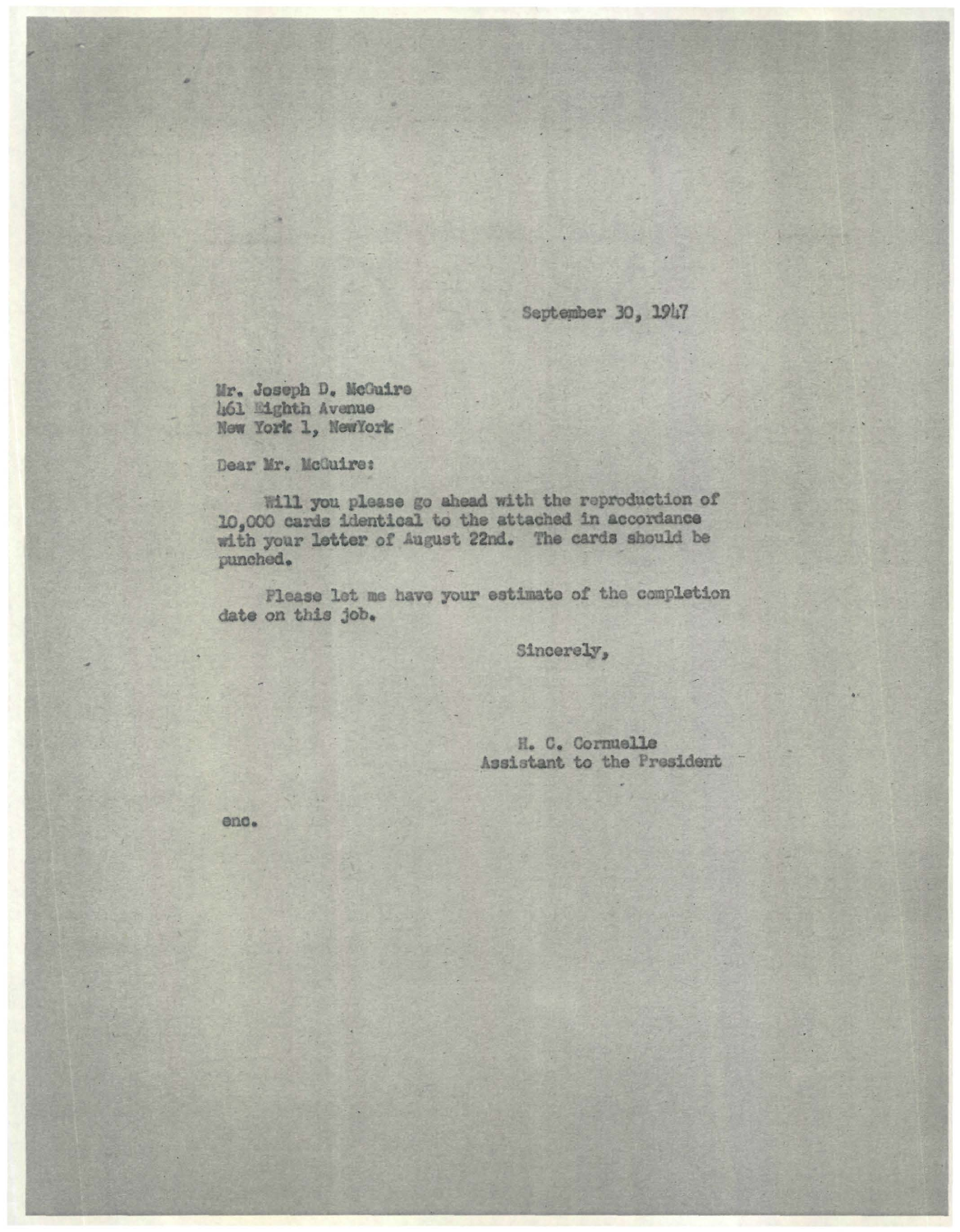## **August 23, 1947**

Mr. Joseph D. McGuire 461 Eighth Avenue New York City 1, N. Y.

## Dear Mr. McGuire:

 $\overline{\phantom{a}}$ 

Thanks for the price quotations on the Library of Congress cards. We will not be able to submit our order for a week or two.

Will there be any delay in obtaining the Linetone Antique Bristol stock after we place an order?

Sincerely,

H. C. Cornuelle **Assistant to the President** 

SE TITLE

- 10000000011